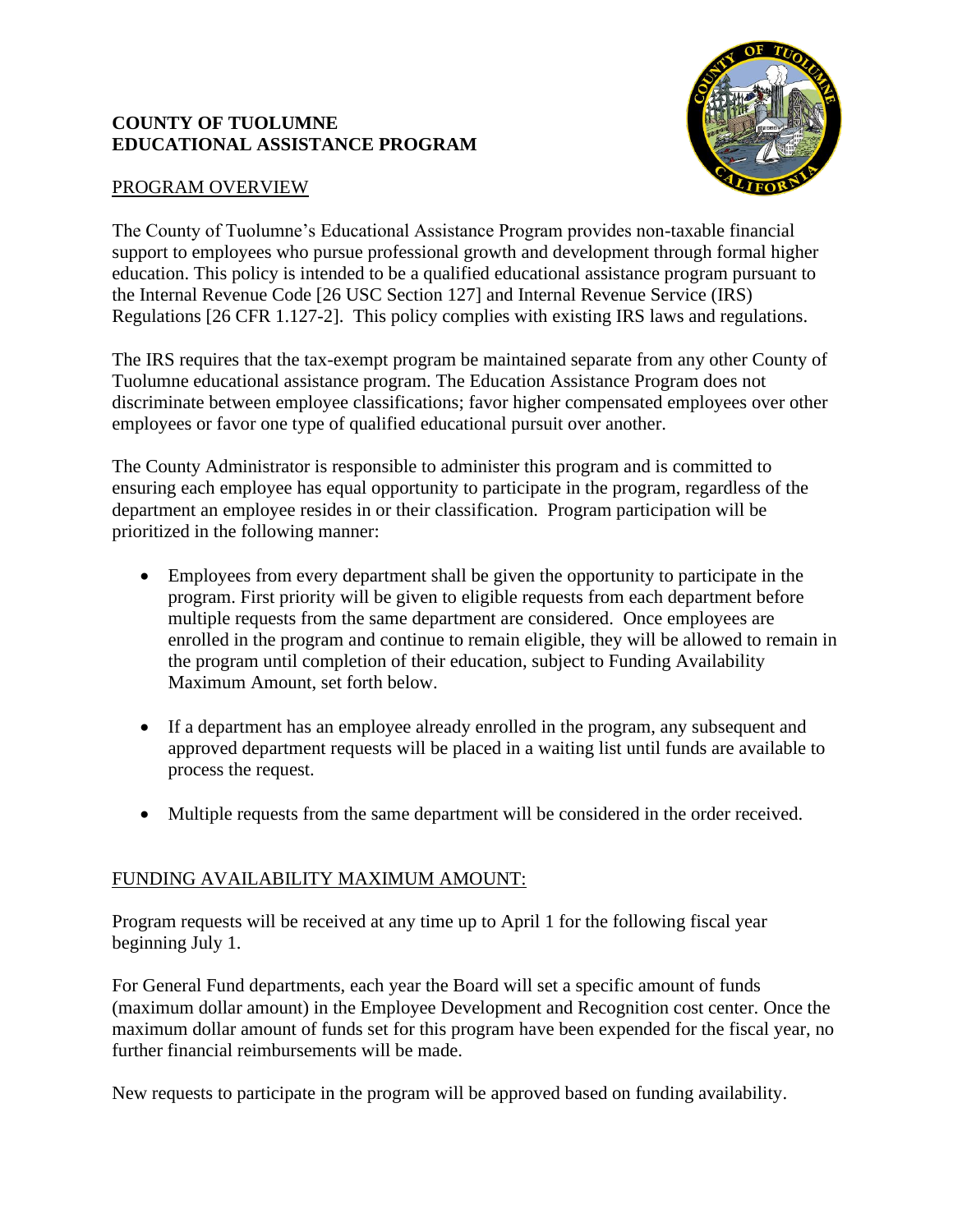All claims received and approved from employees who reside in the General Fund shall be paid out of the Employee Development and Recognition cost center (0001-104200-528302).

For non-General Fund departments, the Board will set a specific amount of funds (maximum dollar amount) in the respective non-General Fund department's cost center and claims received from employees in these non-General Fund departments shall be paid out of the employee's home cost center. Once the maximum dollar amount of funds set for this program have been expended for the fiscal year, no further financial reimbursements will be made. New requests to participate in the program will be approved based on funding availability.

#### ELIGIBLE EMPLOYEES

- All County full-time and part-time permanent benefited employees are eligible to be considered for qualified assistance under the program.
- For the purposes of the program, "part-time" is defined as working 40 hours or greater per pay period.
- Spouses and dependents of employees who are not County employees are not eligible for assistance.
- Employees participating in the program must maintain continuous County employment from the date of enrollment until the date the reimbursement is actually paid to the employee. The only exception is that employees who are laid off for non-disciplinary reasons can remain eligible for benefits under the program for courses that were approved, and for which enrollment has already commenced, prior to the effective date of the layoff.

#### ELIGIBLE PROGRAMS

Reimbursement under this plan shall be limited to educational assistance as defined by the IRS. The benefits provided under the program must consist solely of educational assistance as defined by IRS Regulation 1.127-2(c). For purposes of this program, the term "education" is defined as any form of formal instruction, degree program or training that improves or develops the capability of an individual for their current position with the County or a future position to which they hope to promote within the County. The County retains discretion to determine which educational programs are eligible for reimbursement under the program

For purposes of this program, eligible programs shall be defined as follows:

- 1. Programs shall relate to the work of the employee's position or occupation, or
- 2. Programs shall prepare the employee to transition to an alternate County occupation, or
- 3. Programs shall prepare the employee for advancement to positions of greater responsibility in the County.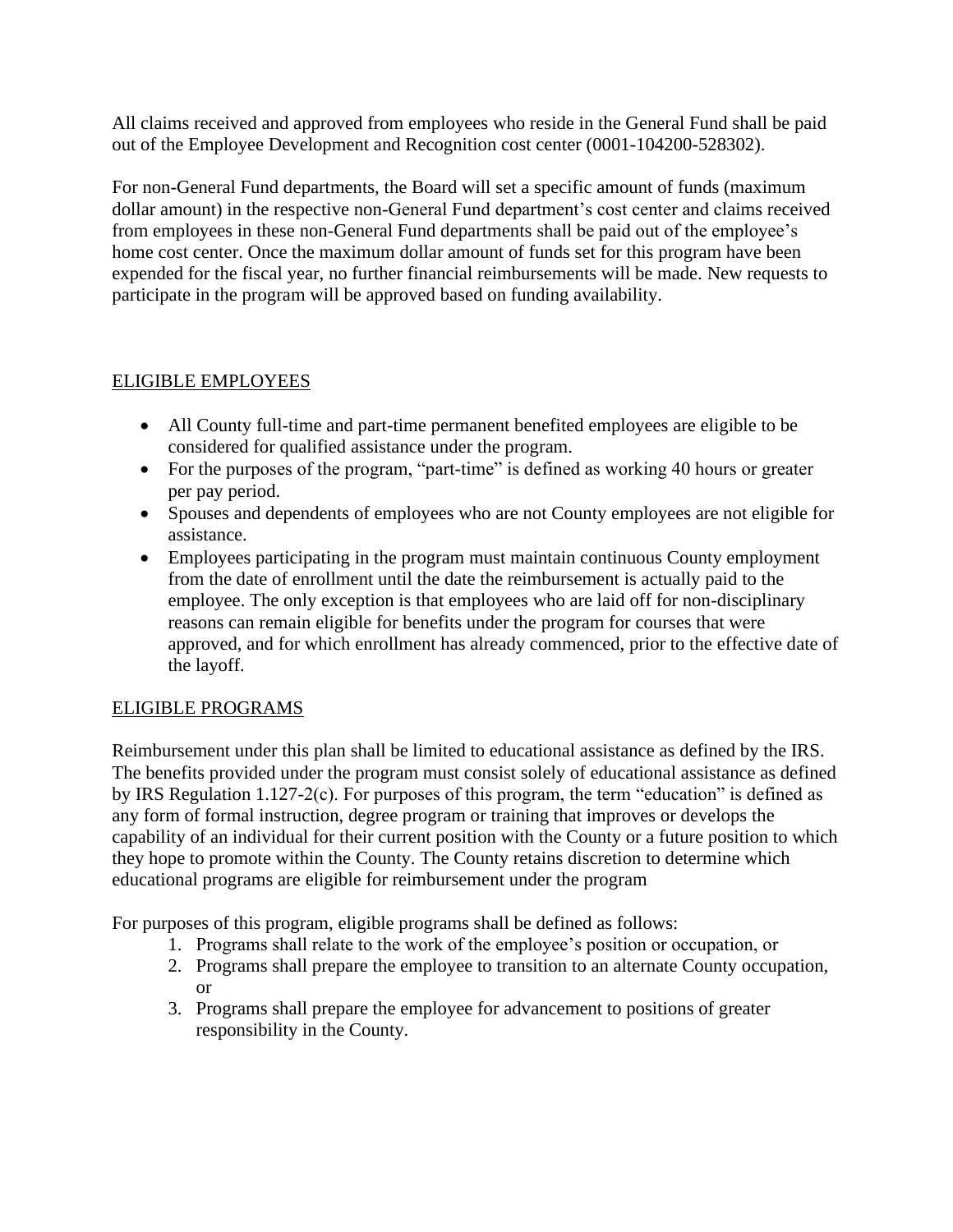- Education paid for or provided under a qualified program may be furnished directly by the employer, either alone or in conjunction with other employers, or through a third party such as an educational institution.  $[26 \text{ CFR } 1.127 \text{--} 2(c)(4)]$
- This program treats institutions located outside of Tuolumne County the same as institutions within Tuolumne County.

#### ELIGIBLE EDUCATIONAL EXPENSES

The following costs are eligible for reimbursement:

- Tuition Fees
- Registration Fees
- Student Identification Card Fees
- Required Lab Fees
- Required Textbooks
- Required supplies that are not retained after the course is completed.
- Proctor/Testing Fees
- Other costs or fees not listed above may be reimbursable if the County Administrator determines they are necessary

# EDUCATIONAL EXPENSES WHICH ARE NOT ELIGIBLE FOR REIMBURSEMENT

The County will not reimburse or pay for the provision of:

- Tools or supplies (other than textbooks) that the employee may retain after completing a course of instruction
- Meals, lodging, transportation (including parking and mileage)
- Education involving sports, games, or hobbies, unless such education involves the business of the County of Tuolumne or is required as part of a degree program. The phrase "sports, games, or hobbies" does not include education that instructs employees how to maintain and improve health as long as such education does not involve the use of athletic facilities or equipment and is not recreational in nature. [26 CRF 1.127-2(c)]
- Processing or financing fees relating to tuition deferral or installment payments
- Postage, shipping, or handling of educational materials, textbooks, or supplies
- Educational courses normally paid by a department or that are a normal requirement of an employee's job are not eligible.

# ANNUAL REIMBURSEMENT LIMIT

- Reimbursement under this program shall not exceed the calendar year limit established by the IRS.
- Undergraduate degree programs and other educational courses or programs shall be reimbursed at 100% of the eligible cost. Graduate and post-graduate degree courses shall be reimbursed at 50% of the eligible cost.

# EMPLOYEE OBLIGATIONS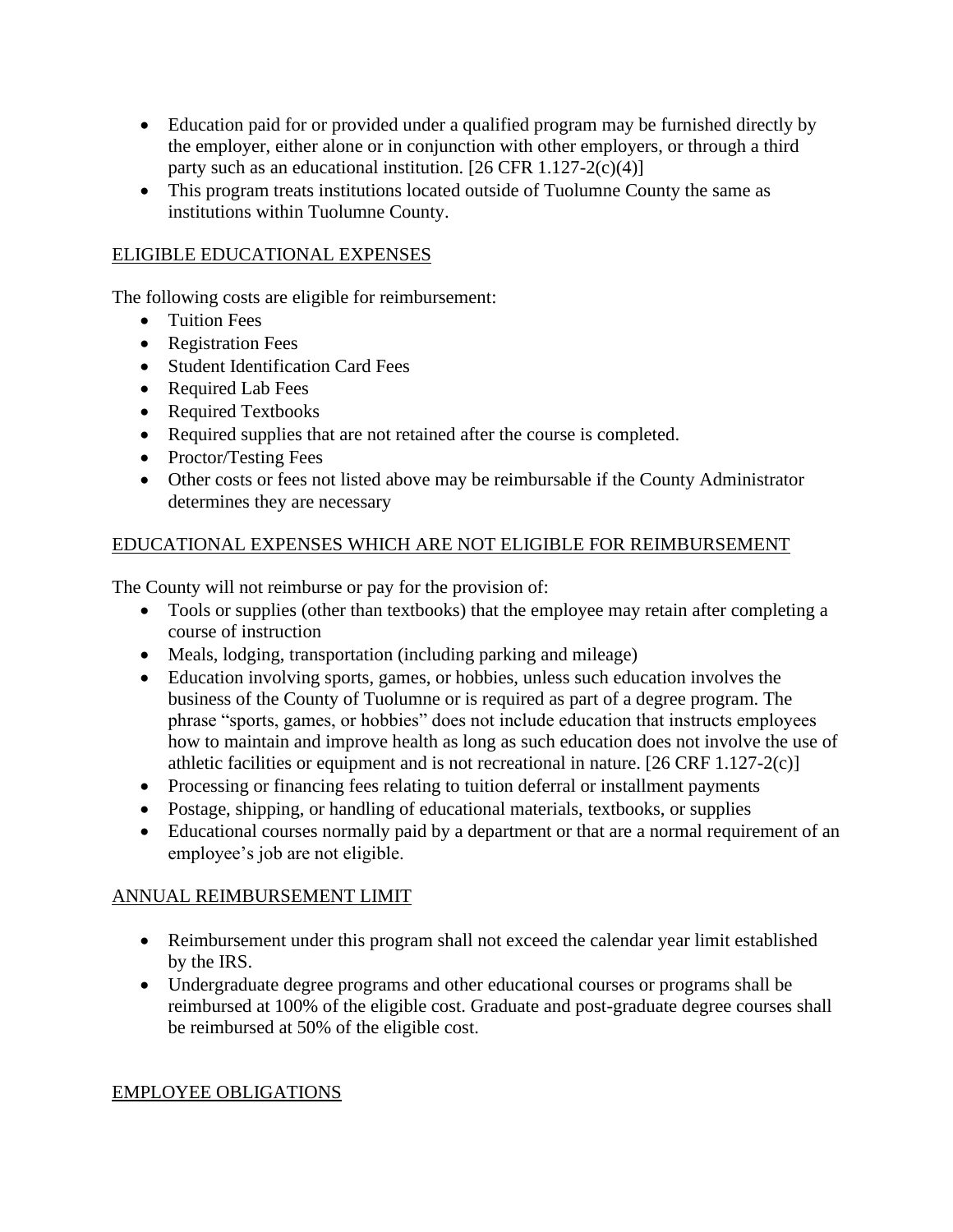The employee must submit the Educational Assistance Claim Form to their Department Head for approval before it can be forwarded to the County Administrator for final approval.

Reimbursement:

- Employees must comply with the Educational Assistance reimbursement procedures below.
- Employees must complete the required notification and claim forms, provide documentation regarding course completion and grades, as well as receipts, cancelled checks, or other substantiating documentation for other costs being claimed.
- Expenses that are reimbursed by other sources of financial aid are not eligible for reimbursement under the Educational Assistance Program. This exclusion does not apply to loans.

# Justification:

• In order to be responsible with taxpayer dollars, employees should review multiple programs/courses before making a selection. Employees must provide written justification for the program or course they have chosen, including an analysis of similar programs, if applicable considering cost, location and quality and a statement as to why the recommended program or course was chosen. Department heads will review submitted justification and, if approved, will forward the request to the CAO (or designee) for approval.

# Grades:

In order to qualify for reimbursement for educational expenses under this program, an employee must receive a passing grade of "C" or better (or the equivalent).

- If an "I" or "Incomplete" is given, the employee will have until the end of the following quarter/semester in which to complete the course in order to receive reimbursement.
- For eligible courses taken on a "Pass/Fail" basis, a grade of "Pass" must be awarded to be eligible for reimbursement.
- Withdrawal from a course prior to completion will result in the denial of reimbursement.
- Educational Assistance funds may not be used for courses that are only audited by the employee (e.g., the employee does not receive a grade or units of credit).

Once an employee and his/her associated program has been deemed eligible for reimbursement, the employee may receive reimbursement, provided the funds are available and the eligible employee remains continuously enrolled in a qualified program. Written requests to suspend participation in the program will be considered by the County Administrator on a case-by-case basis.

If an employee enrolls in a course without receiving written approval from CAO (or designee), employee may not be eligible for reimbursement.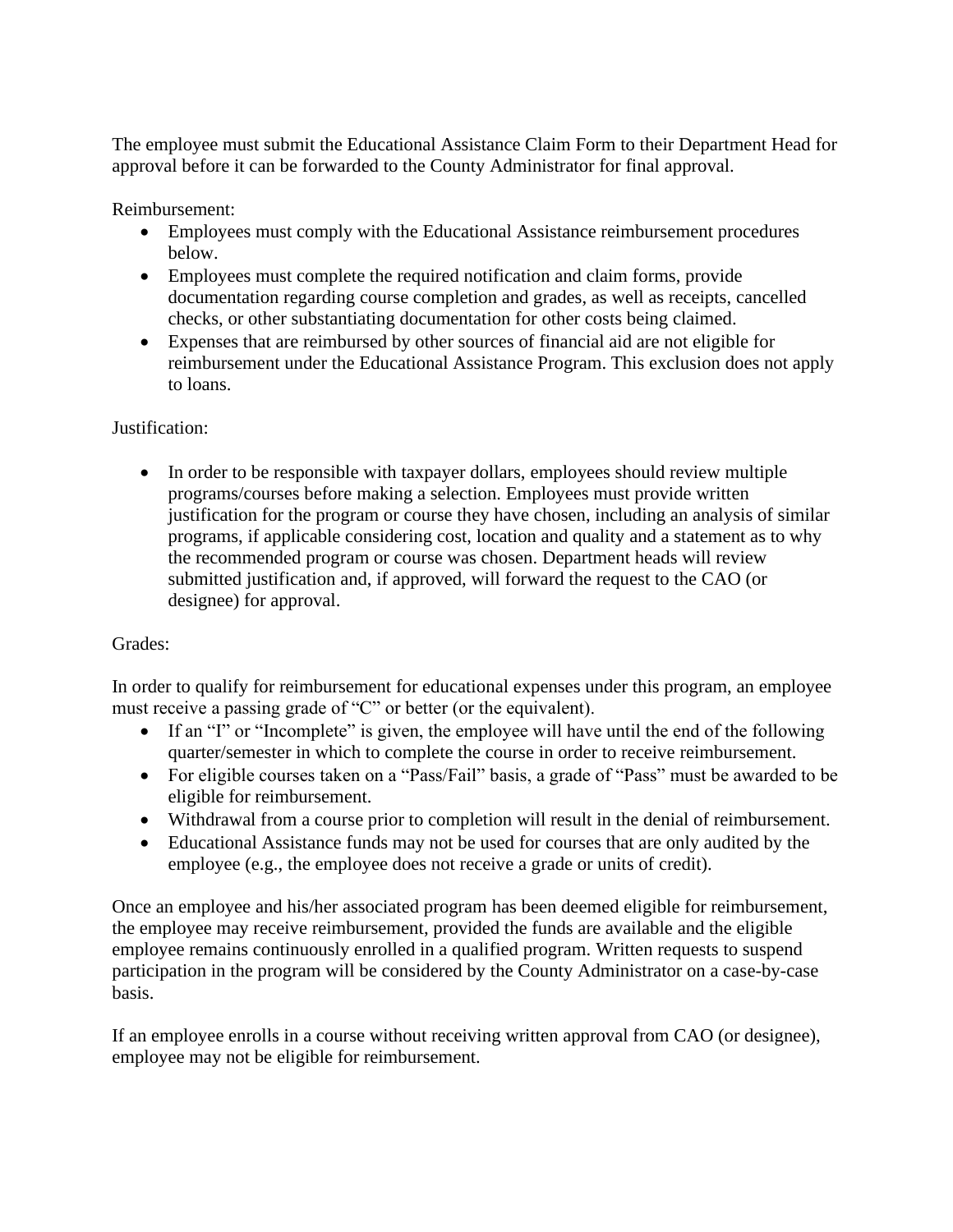#### DEPARTMENT ROLE

The Department Head reviews requests from employees and makes recommendations for approval to the CAO (or designee).

The Department Head or designee will facilitate the process by reviewing the paperwork for completeness, determining eligibility, and then forwarding requests and attachments to the County Administrator's Office.

Courses should normally be taken outside of scheduled working hours. However, if the course is offered only during working hours, the employee must have Department Head approval to alter their work schedule or to use vacation, paid time off or compensatory time off. The department must determine that the employee's attendance at class (es) will not adversely affect department services and approve an alternate work schedule.

The Department Head should consider a variety of factors when reviewing requests including:

- Organizational needs (i.e hard-to-fill vacancies)
- The relevance of program to County Operations
- Employee growth and development opportunities

The Department Head will provide information to all employees about the program on an annual basis.

Appeal:

• If the Department Head denies a request for an employee to participate in the Education Assistance Program, the employee may appeal the decision to the County Administrator or her/his designee.

#### COUNTY ADMINISTRATOR'S ROLE

- The County Administrator establishes the procedures for submission.
- The County Administrator or designee will administer the program, will review the request from the employee and Department Head, confirm eligibility, and approve or disapprove requests.
- All requests to participate in the Education Reimbursement Program will be subject to final approval of the County Administrative Officer and are subject to availability through budget appropriations.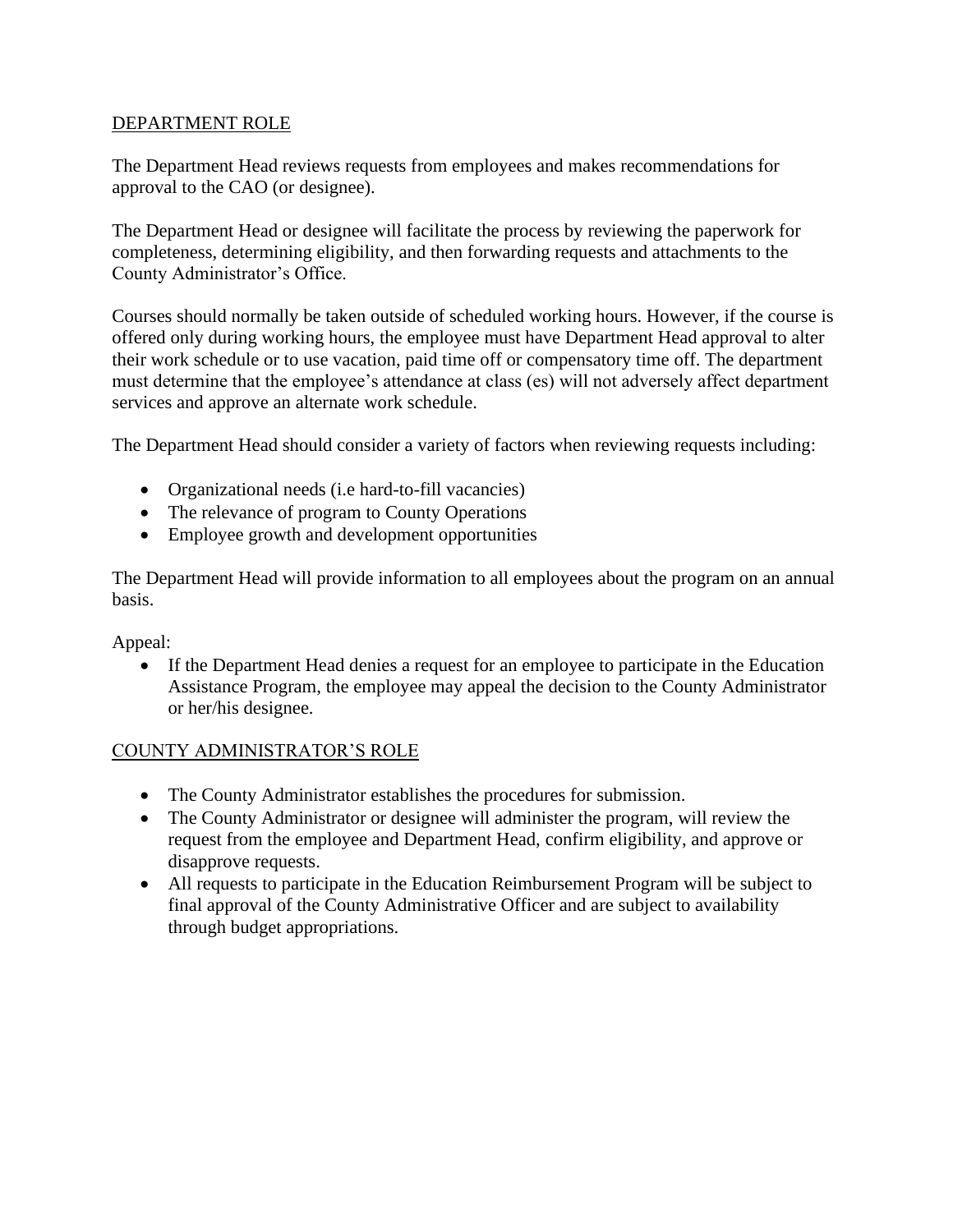# **COUNTY OF TUOLUMNE EDUCATIONAL ASSISTANCE PROGRAM PROCEDURES**

#### PROCESSING A CLAIM FOR REIMBURSEMENT

- 1. The employee shall return the completed Claim Form to the Department within 60 days after course grades are posted with the following attachments:
	- Completed County of Tuolumne Claim Form which has been signed by the employee
	- Copy of official grade report, certificate, or letter of satisfactory completion.
	- Copies of all receipts associated with coursework (e.g., registration, tuition, textbooks, lab fees, etc.)
	- Information about any other financial assistance, such as veteran benefits, grants or scholarships.
- 2. In order to qualify for reimbursement for educational expenses under the program, an employee must provide documentation that he or she received a passing grade of "C" or better (or the equivalent). For eligible courses, which are taken "Pass/Fail", a grade of "Pass" must be awarded to be eligible for reimbursement.
	- If an "I" or "Incomplete" is given, the employee shall so notify the Department and the employee will then have until the end of the following quarter/semester in which to complete the course in order to receive reimbursement.
- 3. Reimbursement of claimed items shall be based upon the availability of associated receipts. If receipt(s) are not included with claim form, item(s) being claimed will not be reimbursed.
- 4. The Department verifies that:
	- Course was completed with a grade of "C" or better, or a grade of "Pass" if the course is offered on a Pass/Fail basis.
	- All receipts for expenses incurred are associated with reimbursement claim.
- 5. The Department reviews the packet, indicates approval by signing the Claim Form and forwards appropriate forms and attachments to the Auditor/Controller Office Attn: Accounts Payable.
- 6. Auditor/Controller processes the claim for payment and forwards the check within 15 days from the time received by the Administrative Office.

Failure to seek reimbursement within the 60-day period is deemed a waiver by the employee to seek reimbursement and the employee may be removed from the Educational Assistance Program.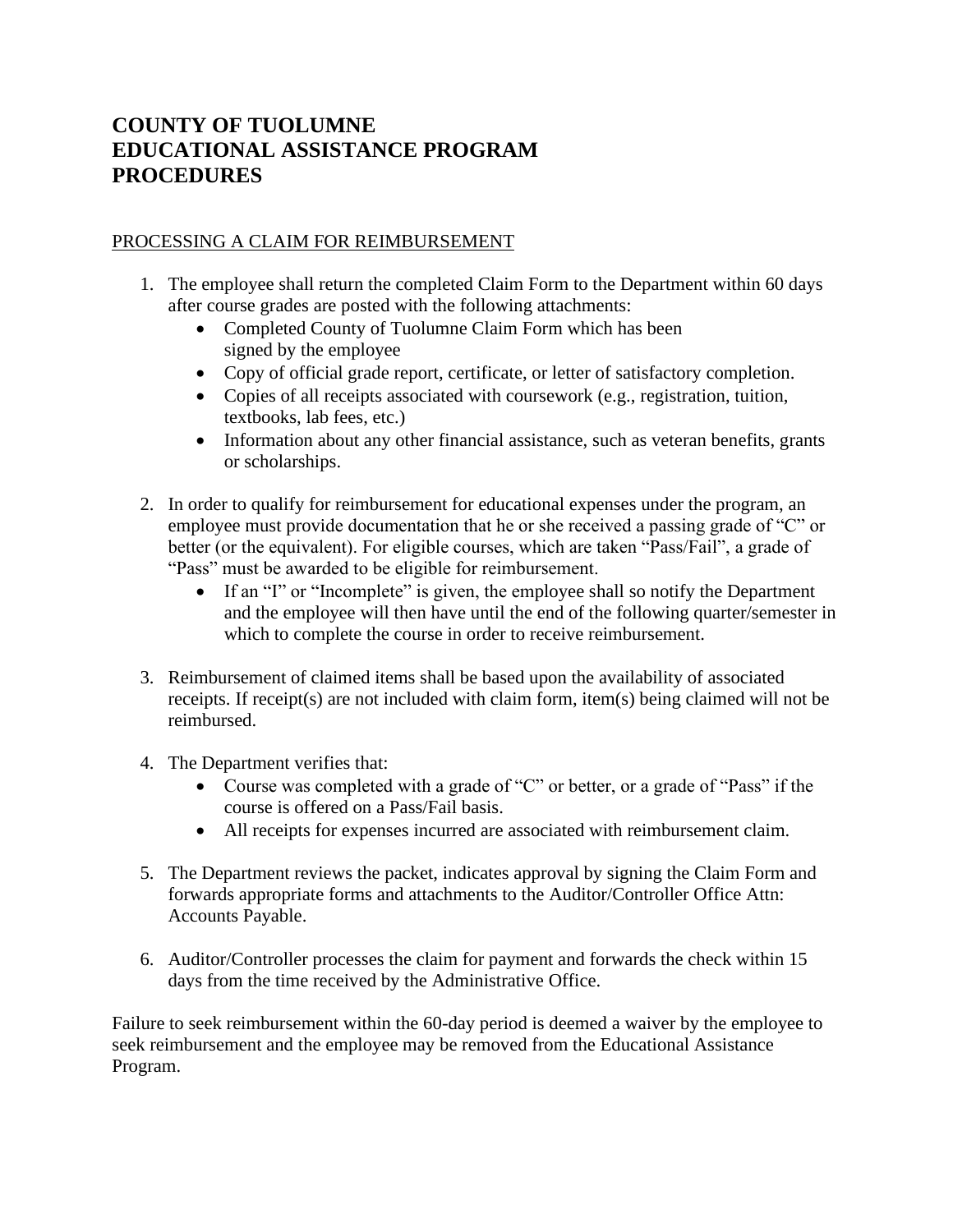

# **EDUCATIONAL ASSISTANCE PROGRAM APPLICATION**

PLEASE SUBMIT ONE FORM PER CALENDAR YEAR. Forms will be accepted at any time up to **April 1** each year.

It is my intent to further my development through continuing education. I plan to seek reimbursement for eligible expenses under the Educational Assistance Program.

| <b>EMPLOYEE INFORMATION:</b>                                                                                                                                                                                                                                                     | Date:                        |              |  |  |
|----------------------------------------------------------------------------------------------------------------------------------------------------------------------------------------------------------------------------------------------------------------------------------|------------------------------|--------------|--|--|
| Name:                                                                                                                                                                                                                                                                            |                              |              |  |  |
| Status: $\Box$ Full-time Permanent $\Box$ Part-time Permanent                                                                                                                                                                                                                    |                              |              |  |  |
|                                                                                                                                                                                                                                                                                  | Department:                  |              |  |  |
| <b>PROGRAM/COURSE INFORMATION:</b>                                                                                                                                                                                                                                               | Online: $\Box$ Yes $\Box$ No |              |  |  |
| Course/Degree Category: □Associate □Bachelor □Masters □Doctoral □Non-Degree                                                                                                                                                                                                      |                              | $\Box$ Other |  |  |
| Estimated cost of course and reimbursable expenses: \$                                                                                                                                                                                                                           |                              |              |  |  |
| Amount requested during calendar year: \$                                                                                                                                                                                                                                        |                              |              |  |  |
| Attach written justification for the chosen program. See Education Assistance Program Policy for more information<br>on what to include in justification.                                                                                                                        |                              |              |  |  |
| If you will receive any veteran's benefits or any other outside tuition aid, not including loans, please attach information listing types and<br>amounts.                                                                                                                        |                              |              |  |  |
| I understand only eligible expenses can be reimbursed and that I must comply with the Educational Assistance Program Policy and<br>Procedures. My acceptance into the program is contingent upon approval by the Department Head, County Administrator and available<br>funding. |                              |              |  |  |
|                                                                                                                                                                                                                                                                                  |                              |              |  |  |
| Name                                                                                                                                                                                                                                                                             | Signature                    | Date         |  |  |
| I have reviewed the above request and verified all necessary documents are included. I am recommending enrollment into the program.                                                                                                                                              |                              |              |  |  |
| Departmental Review: ___________<br>Name                                                                                                                                                                                                                                         | Signature                    | Date         |  |  |
| County Administrative Office Approval:<br>Name                                                                                                                                                                                                                                   | Signature                    | Date         |  |  |